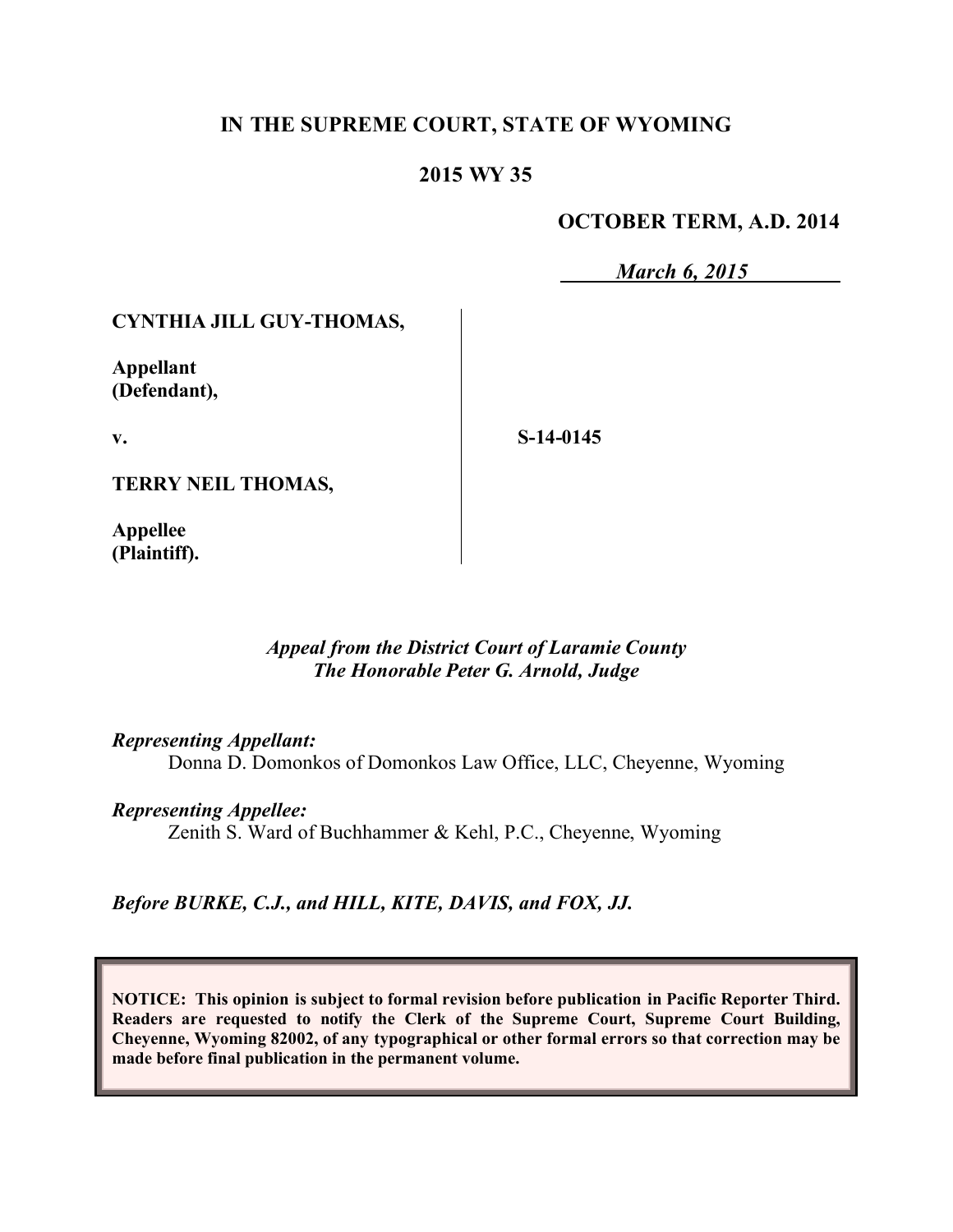**DAVIS**, Justice.

[¶1] Appellant Cynthia Guy-Thomas (Wife) appeals from a divorce decree, claiming that the district court's alleged bias deprived her of a fair trial. She also complains that the division of marital property was so inequitable as to shock the conscience. We affirm.

# **ISSUES**<sup>1</sup>

[¶2] 1. Did the district court demonstrate bias in the way it handled the divorce trial?

2. Did the district court abuse its discretion in dividing the marital property?<sup>2</sup>

# **FACTS**

[¶3] Wife and Appellee Terry Thomas (Husband) married in 2004. They did not have any children together, although both had children from previous relationships.<sup>3</sup> They lived together in Casper until 2008, when Husband moved to Cheyenne to take a new job and soon thereafter purchased a house there. Wife remained in Casper with her children, and she purchased a new house there in 2010. Husband filed for divorce in 2012.

[¶4] The district court conducted a trial to divide the parties' marital property, which was the only point of contention between them. The record indicates that the trial lasted one day, with the district court taking a short forty-five minute recess for a personal commitment, but it also indicates that he then allowed the trial to continue until 6:00 p.m. so that the parties could finish presenting their evidence.

 $\overline{a}$ <sup>1</sup> Wife raises a third issue regarding an order finding her in civil contempt, which the district court issued after the divorce decree had been entered. Wife did not amend or file a new notice of appeal after the subsequent separate contempt order was entered, and consequently, that order was not identified as being appealed in the notice of appeal. "W.R.A.P. 2.07 sets forth the requirement for a notice of appeal, including identifying the judgment or appealable order that is being appealed and attaching, as an appendix, the order or judgment that is being appealed." *Evans v. Moyer*, 2012 WY 111, ¶ 18, 282 P.3d 1203, 1209 (Wyo. 2012) (internal quotation marks omitted). Our review is therefore confined to the two issues arising from the divorce decree, which is the only appealable order or judgment identified in the notice of appeal. *Id*.; *see also Painovich v. Painovich*, 2009 WY 116, ¶ 11, 216 P.3d 501, 504 (Wyo. 2009); *Nish v. Schaefer*, 2006 WY 85, ¶ 23, 138 P.3d 1134, 1143 (Wyo. 2006); *contra Big-D Signature Corp. v. Sterrett Properties, LLC*, 2012 WY 138, ¶ 18, 288 P.3d 72, 77 (Wyo. 2012).

<sup>&</sup>lt;sup>2</sup> In her reply brief, Wife also urges us to impose sanctions on Husband because his brief indicates that Wife is being detained pending trial on a charge of attempted murder for trying to hire an assassin to kill Husband. Wife is correct that there is nothing in the record concerning this charge. We will simply ignore the information and rule on the facts in the record, and we will not impose sanctions. However, we adjure counsel to confine their presentations to matters contained in the record.

 $3$  At the time of the divorce proceedings, it appears that all the children had reached the age of majority.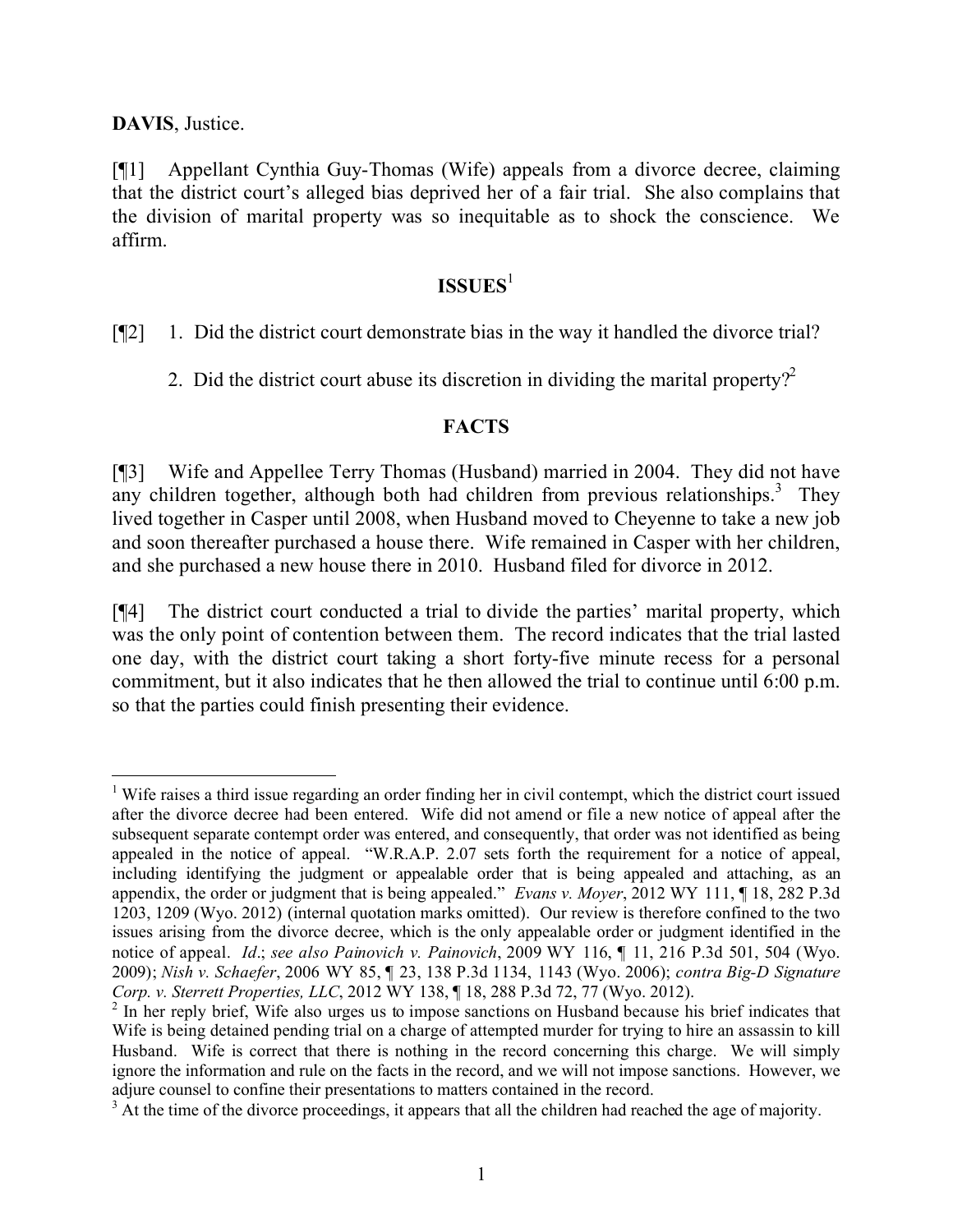[¶5] The court issued a clear and cogent oral ruling from the bench immediately after the evidence was closed. It subsequently issued a Decree of Divorce dividing the real property and other significant assets of the parties consistent with that ruling:

- The Casper house was to be sold and the proceeds split evenly. Wife was permitted to reside in the home for several months while the property was on the market, although she had testified that she did not want to live there or to have anything further to do with that property.
- Husband was awarded the house in Cheyenne, which the court valued at \$744,000.00, with equity of \$227,685.59 after the mortgage and a HELOC were deducted. Husband was required to pay Wife \$10,000.00 for her interest in that property.
- Two rental houses in Casper were awarded to Husband, who was liable for any debt associated with those properties. He owned these properties before the marriage.
- Various bank accounts, some containing undisclosed amounts of money, were awarded to each party. Husband was required to pay Wife \$11,234.00 for her interest in one of the accounts he received.
- Husband was awarded his 2012 employment bonus of \$19,649.48.
- Wife was awarded her own retirement and pension accounts, which amounted to \$63,647.00. She was also awarded forty percent of Husband's retirement assets, which amounted to \$17,728.00. Thus, of the retirement assets, Wife received \$81,375.00 and Husband received \$26,592.00.
- Husband was required to pay \$20,000.00 towards Wife's student loans (totaling \$72,000.00) incurred in part for her master's degree from Florida State University. Wife, however, was solely responsible for her own credit card debt.
- Husband was awarded the life insurance policies in his name.
- Wife was awarded her 2005 Buick Rendezvous. Husband was awarded a 2005 Ford F-150, a 2001 Ford Sport Trac, a 1978 Pontiac TransAm and a 1989 Ariva boat.
- Wife was awarded \$5,000.00 in attorney fees.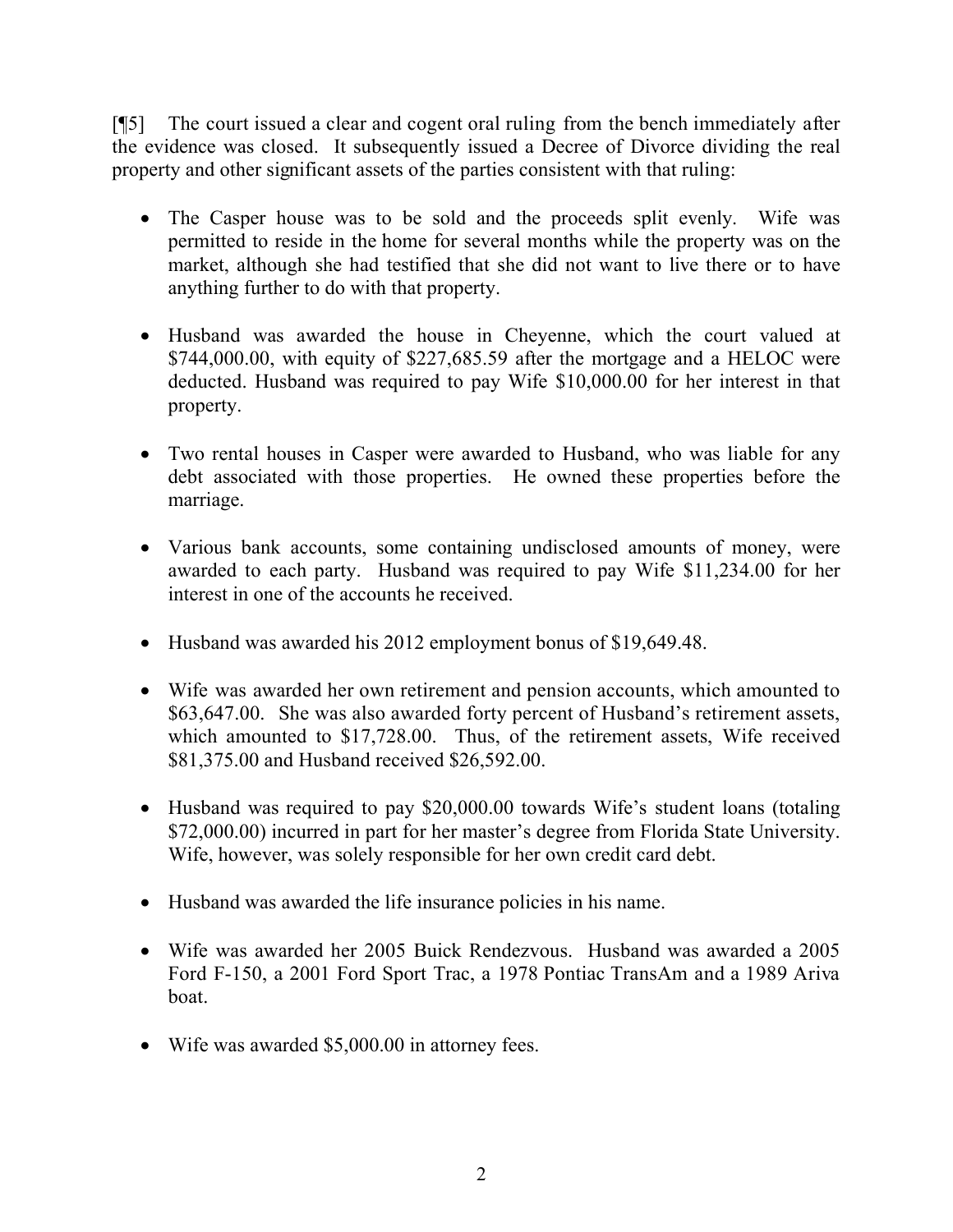- Personal property of less value was specifically divided, but the details of that division are not material to this appeal.
- [¶6] The district court explained its property division as follows:

The Court is aware the [Wife] may feel the disposition ordered by the Court is inequitable and therefore it is incumbent upon the Court to state in the decree the reasoning used to determine the above distribution.

a. Technically the parties were married for approximately nine years but they lived together as husband and wife for only approximately four years.

b. During their marriage they maintained separate checking and savings accounts and both parties filed separate tax returns.

c. When the [Husband] elected to move to Cheyenne from Casper in 2008, the [Wife] elected to stay in Casper and never did move to Cheyenne to live with her husband.

d. The marital relationship was diluted by distrust and neither party ever persuaded the Court that they were ever really invested in making the marriage into a traditional marital relationship.

e. The Court took into account the source of the assets in arriving at an equitable distribution, hence the award to the [Husband] of the great majority of the equity in the home in Cheyenne and the Court's ruling on disposition of the remaining value of his inheritance from his parent.

f. The Court also took into account the condition in which the parties will find themselves after the divorce is complete, hence the Court's award to the [Wife] of forty percent of the [Husband's] retirement.

g. The Court accepts the [Wife's] testimony about her use of a portion of the funds generated by her student loans to pay marital expenses, hence the requirement that the [Husband] pay \$20,000.00 of the student loans.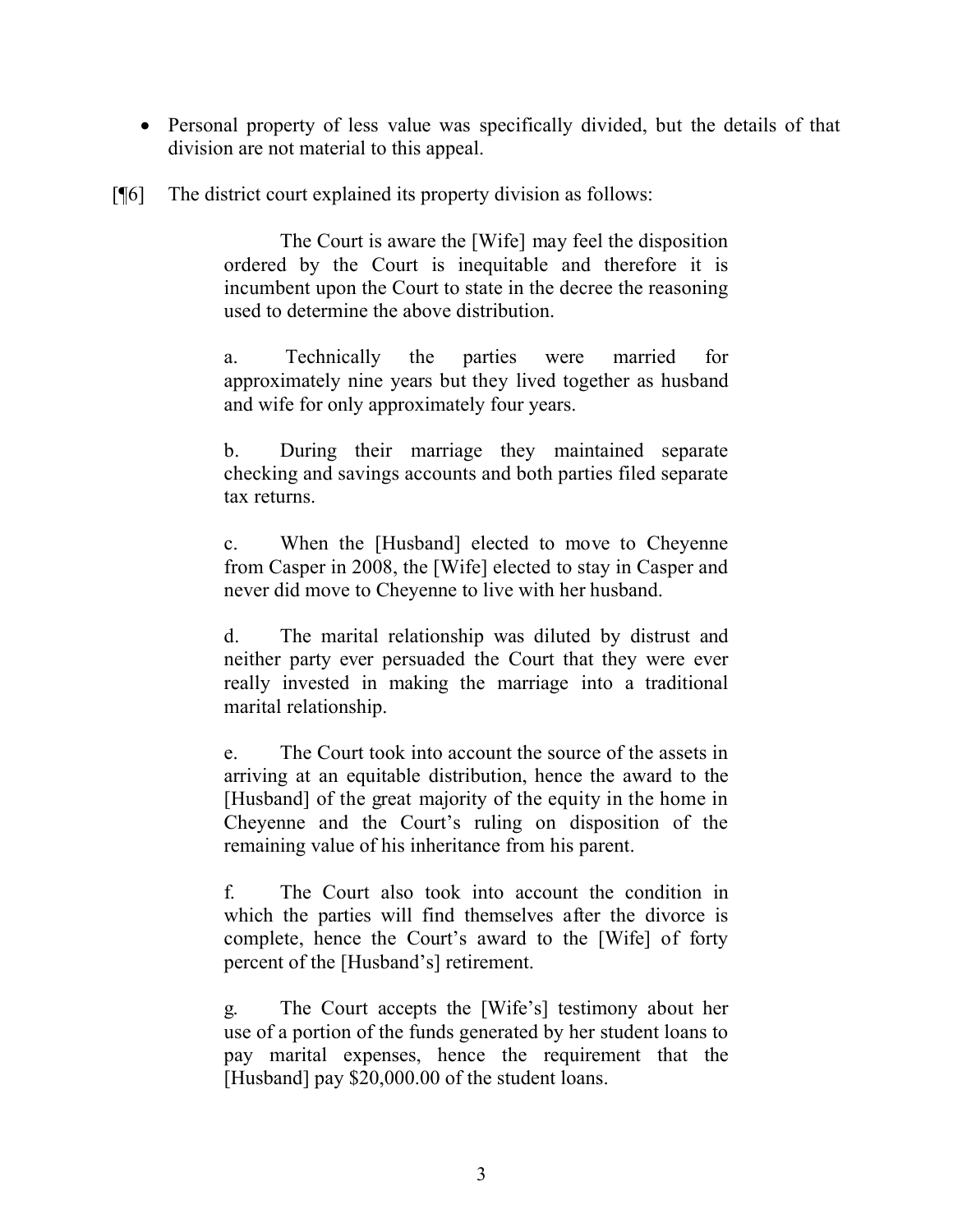h. The Court was not persuaded [by] the remainder of the [Wife's] testimony [as] particularly credible.

Although the [Wife] may be in poor health and may have lost her job, she is well-educated and has the capacity to become employed and support herself.

[¶7] Wife timely perfected her appeal from the divorce decree.

# **DISCUSSION**

# *Bias*

 $\overline{a}$ 

[¶8] Appellant boldly accuses the district court of being biased towards her during the divorce trial.<sup>4</sup> She asserts that it rushed the parties through the trial by requesting that counsel waive opening statements and closing arguments, and by taking a forty-five minute recess to attend to a personal matter. Wife also contends that the district court showed bias because it told counsel and the parties that evidence of fault (supposed infidelity) would not make any difference in the division of marital property in this case and refused to allow her to present such evidence. The record clearly belies her claims.

[¶9] First and foremost, Wife did not object at trial to the matters that she now complains of on appeal. In fact, her counsel stated on the record "so waived, Your Honor" with regard to opening statement, and did not object when the judge requested that the parties also forgo closing arguments. She likewise did not object to the time taken by the judge for a personal commitment, which we find inconsequential since the trial went to 6:00 p.m.—an hour after the courts customarily close for the day. Finally, she did not ask the court to continue the completion of the trial to another date to present additional evidence.

[¶10] Failure to object constitutes waiver of whatever alleged error occurred, unless the error rises to the level of plain error. *See* W.R.A.P. 9.05. Wife has not shown any error

*TZ Land & Cattle Co. v. Condict*, 795 P.2d 1204, 1211 (Wyo. 1990) (citations and quotation marks omitted); *see also Brown v. Avery*, 850 P.2d 612, 616 (Wyo. 1993).

 $4$  An accusation that a judge is biased is a serious claim. This Court has had the opportunity to explain:

Prejudice involves a prejudgment or forming of an opinion without sufficient knowledge or examination. Bias is a leaning of the mind or an inclination toward one person over another. . . . The court has also said: Such conditions must exist which reflect prejudgment of the case by the judge or a leaning of his mind in favor of one party to the extent that his decision in the matter is based on grounds other than the evidence placed before him.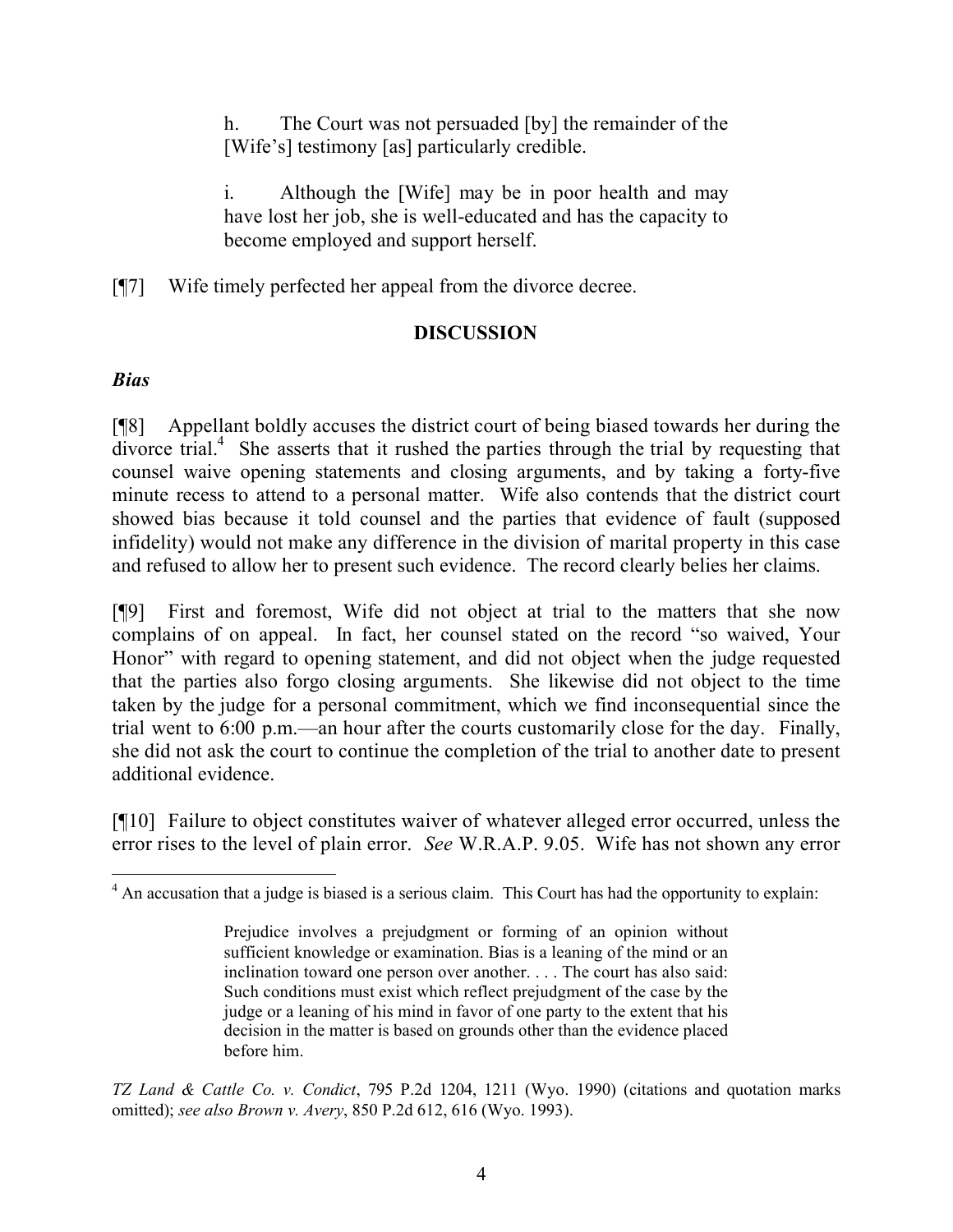rising to that level, and therefore her arguments concerning these supposed errors are waived. *See, e.g., Case v. Outback Pipe Haulers*, 2007 WY 181, ¶ 14, 171 P.3d 514, 517 (Wyo. 2007).

[¶11] With regard to the claim that the district court was biased and refused to permit Wife to present evidence of Husband's infidelity, the record actually reveals that the district court did not limit Wife's ability to present evidence of fault in any way. The transcript plainly confirms that she presented all the evidence she wished to without having any constraints imposed by the judge. The only time the issue of fault evidence came up was after both parties had presented their cases, when the judge mentioned during his solicitous oral ruling from the bench that such evidence rarely factors into the division of marital property in any significant way.

[¶12] Moreover, Wife's attorney did not attempt to introduce evidence or make an offer of proof which would tell us what evidence of marital infidelity she would have presented. If Wife had evidence that she wanted to present, her attorney should have offered that evidence, and if she was not allowed to present it, an offer of proof should have been made so that we would know what would have been presented to determine whether an error was made. *Contreras v. Carbon Cnty. Sch. Dist. No. 1*, 843 P.2d 589, 595 (Wyo. 1992). Given the failure to take either of those steps, we consider the argument waived and can only conclude that the district court did not abuse its discretion.<sup>5</sup> *Id.* 

[¶13] Even if the district court had limited Wife's presentation of fault evidence, we are convinced it would have acted well within its discretion to do so based upon the circumstances of this case. As our precedent plainly provides, a trial court may consider fault of the parties when dividing marital property, but may also refuse to do so, depending on the circumstances of the case. *See Grosskopf v. Grosskopf*, 677 P.2d 814, 820 (Wyo. 1984). Certainly a party's relationships may be important to child custody and visitation determinations. On the other hand, when there are no minor children, and at least where there are sufficient assets to provide for both parties, the court need not provide a forum for the parties to "air their dirty laundry." *Id*. (quoting *Paul v. Paul*, 616 P.2d 707, 715 (Wyo. 1980)).

### *Division of Marital Property*

[¶14] Wife next argues that the district court abused its discretion in dividing the marital property because it "is so irrational it shocks the conscience." She says that "[f]or the most part, the division is equal except the equity in the Cheyenne home." Having carefully examined the record and controlling law, we find that our collective conscience

<sup>&</sup>lt;sup>5</sup> Interestingly, Wife admits in her brief filed with this Court that "there is no evidence that [Husband] stayed in Cheyenne because of infidelity . . . ."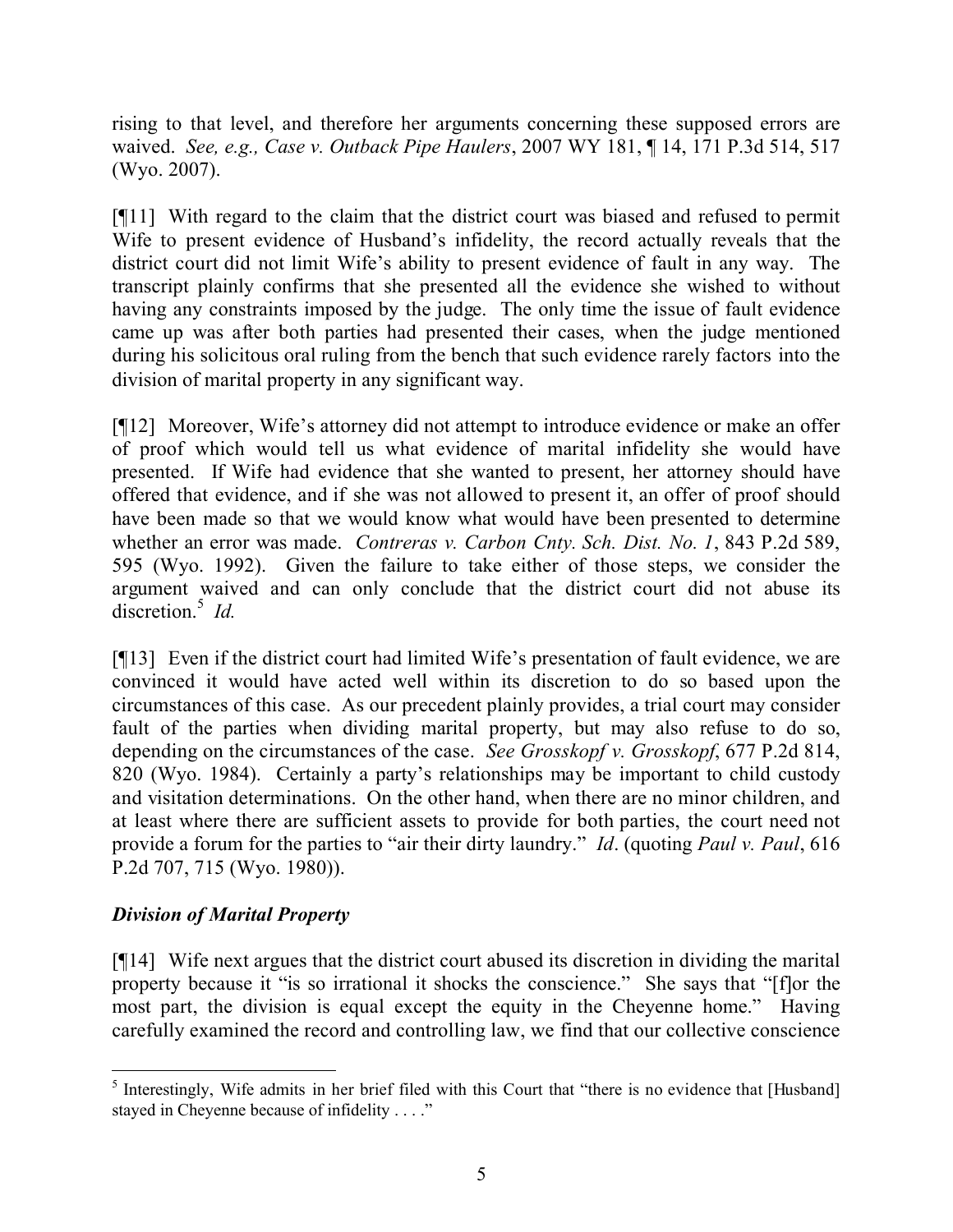is not shocked, or even disconcerted, and we therefore conclude that the district court did not abuse its discretion.

[¶15] This Court reviews the district court's division of marital property for an abuse of discretion*. Stevens v. Stevens*, 2014 WY 23, ¶ 7, 318 P.3d 802, 805 (Wyo. 2014). "An abuse of discretion occurs when the property disposition shocks the conscience of this Court and appears to be so unfair and inequitable that reasonable people cannot abide by it." *Id.* (citation omitted). We examine the record to determine if the district court's division of the property is in fact equitable from the perspective of the overall distribution of the marital assets and liabilities, rather than from a narrow view on a particular disposition of property. *Sweat v. Sweat*, 2003 WY 82, ¶ 6, 72 P.3d 276, 278 (Wyo. 2003). We consider only the evidence of the successful party, and grant that party every favorable inference that can be gleaned from the record. *Id.*; *see also Stevens*, ¶ 7, 318 P.3d at 805.

[¶16] The trial judge must divide the marital property in a manner that is just and equitable:

> [I]n granting a divorce, the court shall make such disposition of the property of the parties as appears just and equitable, having regard for the respective merits of the parties and the condition in which they will be left by the divorce, the party through whom the property was acquired and the burdens imposed upon the property for the benefit of either party and children. The court may decree to either party reasonable alimony out of the estate of the other having regard for the other's ability to pay and may order so much of the other's real estate or the rents and profits thereof as is necessary be assigned and set out to either party for life, or may decree a specific sum be paid by either party.

Wyo. Stat. Ann. § 20-2-114(a) (LexisNexis 2013). We have explained that "[a] just and equitable distribution is as likely as not to be unequal." *Sweat*, ¶ 6, 72 P.3d at 278 (citing *Carlton v. Carlton*, 997 P.2d 1028, 1032 (Wyo. 2000)).

[¶17] Wife focuses on a specific portion of the property division; that is, the district court's decision that she only gets \$10,000.00 out of the roughly \$227,000.00 equity in the Cheyenne home that Husband was awarded. However, looking at the property division as a whole, *see* ¶ 5, we see that Wife was awarded the majority of the parties' retirement assets and seven of her own bank accounts with undisclosed balances. A respectable portion of her education will be paid for by Husband, in addition to which she received half the equity in the Casper house, and \$10,000.00 cash to buy out her equity in the Cheyenne house. She was also awarded \$5,000.00 in attorney fees and \$11,234.00